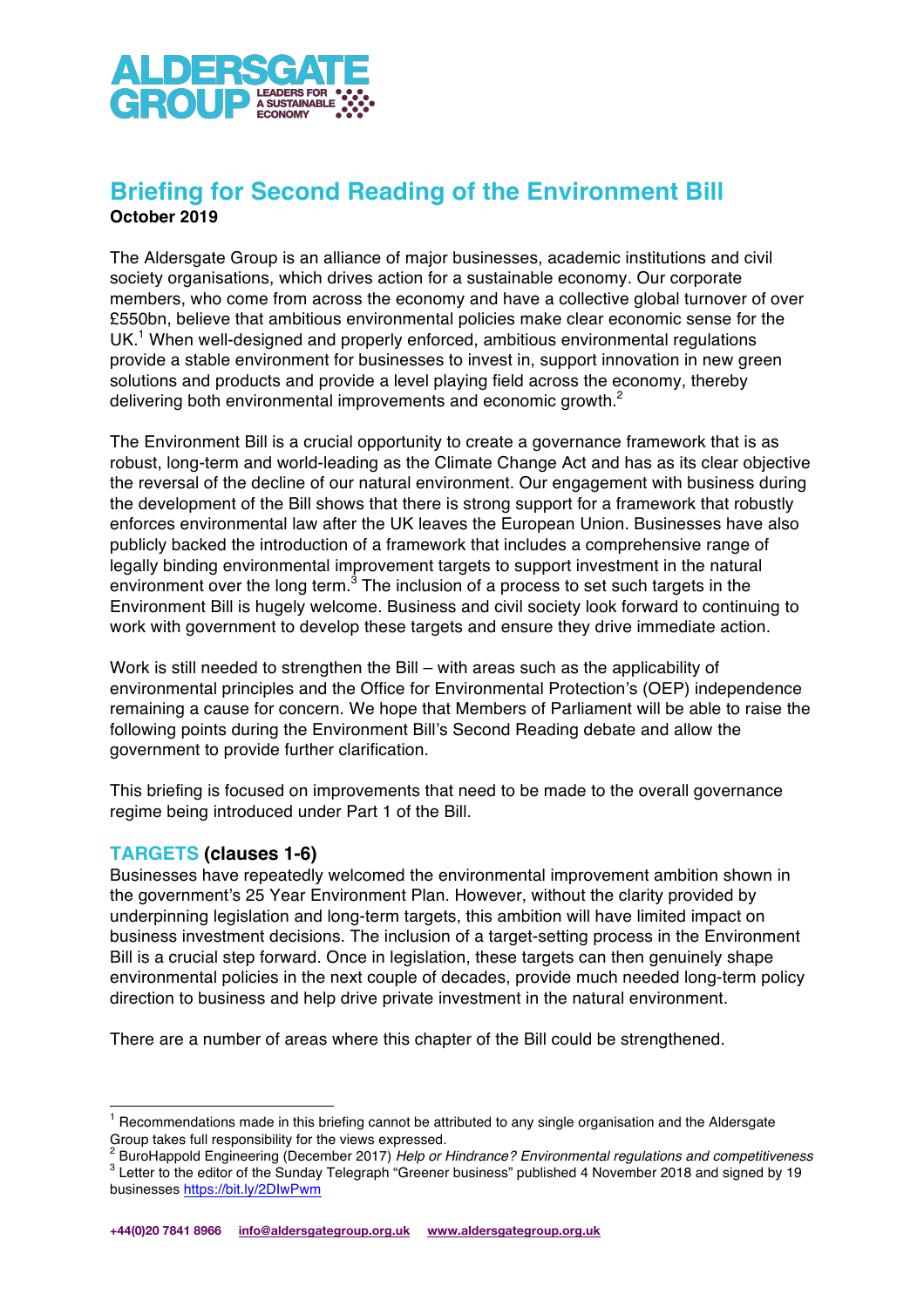

**Process:** The Bill states that in the setting of targets, the Secretary of State must seek advice from persons considered independent and to have relevant expertise **(clause 3(1))**. Whilst receiving advice from existing bodies will be important, an expert body should be formed prior to the creation of the OEP to provide the Secretary of State with advice on targets. This advice must be published. It is also crucial that there is wide stakeholder engagement and public consultation prior to the targets being set and it would be helpful to see ministers confirm that this will be the case. Finally, as these will be first of a kind targets, some pre-legislative scrutiny will be needed.

**Significant environmental improvement test:** The Secretary of State must review whether the targets set "would significantly improve the natural environment in England" **(clause 6(3))**. There are two concerns here. First, the wording of the Bill means that the test would be undertaken three months after the first targets are set. We believe that is inefficient and that targets should be set with the 'significant environmental improvement test' in mind in the first place. Second, it is not clear how the significant environmental improvement test would be defined – and particularly against what. We would argue that the test should be applied on a target specific basis rather than on a cumulative assessment basis. This is because a cumulative assessment could mean that unambitious targets in one area are hidden by more ambitious targets in other areas.

**Driving action to meet the targets:** As the Bill is currently drafted, action to meet the targets could potentially be backloaded. As Professor Maria Lee of UCL has pointed out: "the minimum fifteen-year time span (clause 1(6)) pushes legal compliance far into the future".<sup>4</sup> The five-yearly interim targets do come with a framework of monitoring and review but they are not legally binding. In order to ensure that future governments are required to take early action towards meeting the targets, it is important that Environmental Improvement Plans set out steps that enable the targets to be met and that interim targets are made legally binding. In terms of a precedent for legally binding interim targets, it is worth noting that the Climate Change Act places a duty on the Secretary of State to ensure that the UK's net carbon account for a budgetary period does not exceed the carbon budget.

**Revoking or lowering targets:** Building on the concern above, the Bill allows the Secretary of State to revoke or lower a target if changes in circumstances mean "the environmental, social, economic or other costs of meeting it would be disproportionate to the benefits" **(clause 3(3)(b))**. This will become more likely if early action is not taken to deliver interim targets. This power is therefore a concern. We are also concerned by the lack of scrutiny surrounding the Secretary of State's power to revoke or lower a target. In order to ensure that targets are seen as credible by the business community, the power to dilute such a target should take into account expert advice, be subject to consultation and be approved by Parliament through the affirmative procedure (again, there is a useful precedent in the Climate Change Act).

**Initial range of targets to be set:** The Secretary of State must initially set one target in each of the four priority areas – air quality, water, biodiversity and resource efficiency and waste reduction **(clause 1(3))**. However, it is likely that a number of interdependent targets should be set in each area in order to deliver significant and meaningful environmental improvement. For instance, resources and waste could see the production of a resource

 <sup>4</sup> Professor Maria Lee (18 October 2018) "The Environment Bill: A framework for progressive environmental law?"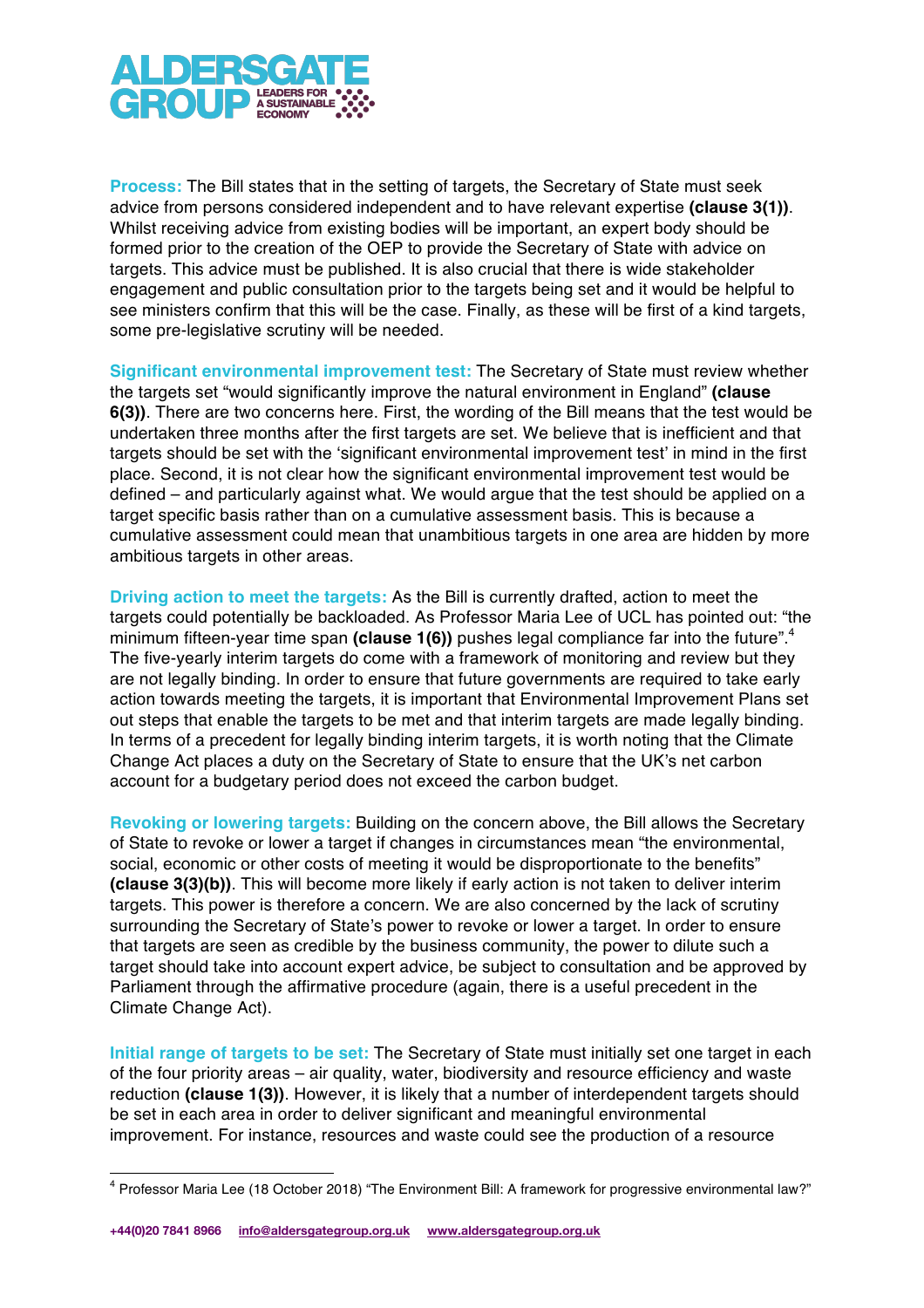

productivity and a waste minimisation target. The biodiversity target should recognise the complexity of the issue at hand and cover aspects including habitat extent, condition and connectivity, and species abundance.

## **ENVIRONMENTAL PRINCIPLES (clauses 16-18)**

Businesses would like to see continued robustness and consistent application of the environmental principles in future policy and decision-making.<sup>5</sup> Therefore, although the government has amended the Bill so that ministers must have "due regard" to the environmental principles policy statement (instead of "have regard"), more work to provide equivalence with current arrangements is still required here as this duty still only applies to Ministers of the Crown and is not in relation to the principles themselves **(clause 18(1))**. As the Environment, Food and Rural Affairs Committee and Environmental Audit Committee recommended in their pre-legislative scrutiny, this duty should be changed to "act in accordance with" and apply to all public authorities.

Furthermore, despite efforts to reduce the number of exemptions to the application of the environmental principles policy statement, we note that decisions around taxation, spending or allocation of resources within government are still exempt **(clause 18(3)(b))**. Given the importance of taxation policies and departmental budgets in delivering environmental targets on the ground, this will limit the real-life effectiveness of the principles. We therefore suggest that this exemption should be removed or, failing that, be restricted to a clearly specified and material set of circumstances.

On the formulation of the environmental principles policy statement, we note that there is opportunity for parliamentary scrutiny but not approval. As with the Draft Environment Bill, the wording in **clause 17** of the Bill remains insufficient as it restricts Parliament's scrutiny and approval powers to passing a resolution or making recommendations that could be ignored in the final policy statement laid by the Secretary of State.

## **OFFICE FOR ENVIRONMENTAL PROTECTION (clauses 19-38)**

The government has made some important and welcome changes since the publication of the draft bill – particularly to allow the OEP to enforce all of environmental law including climate legislation and the carbon budgets, which will see it holding the government to account on its commitment to reach net zero emissions by 2050. However, further strengthening is required to this section of the Bill.

#### **Independence**

The importance of the OEP being set up and operating in a truly independent way of government will be fundamental to the success of the Environment Bill. Clear government accountability to the OEP will provide businesses with confidence in the robustness of the UK's environmental regulatory regime.<sup>6</sup> We welcome that there is a new duty on the Secretary of State when exercising functions in respect of the OEP to "have regard to the need to protect its independence" **(Schedule 1, paragraph 16)** although would point out that the government has acted to strengthen this duty in relation to the environmental principles policy statement. Furthermore, we welcome the government's clarification in its response to

 <sup>5</sup> Aldersgate Group event "What does business want from the Environment Bill?" held on 29 November 2018 https://bit.ly/2S9cCrO

 $6$  Ibid.